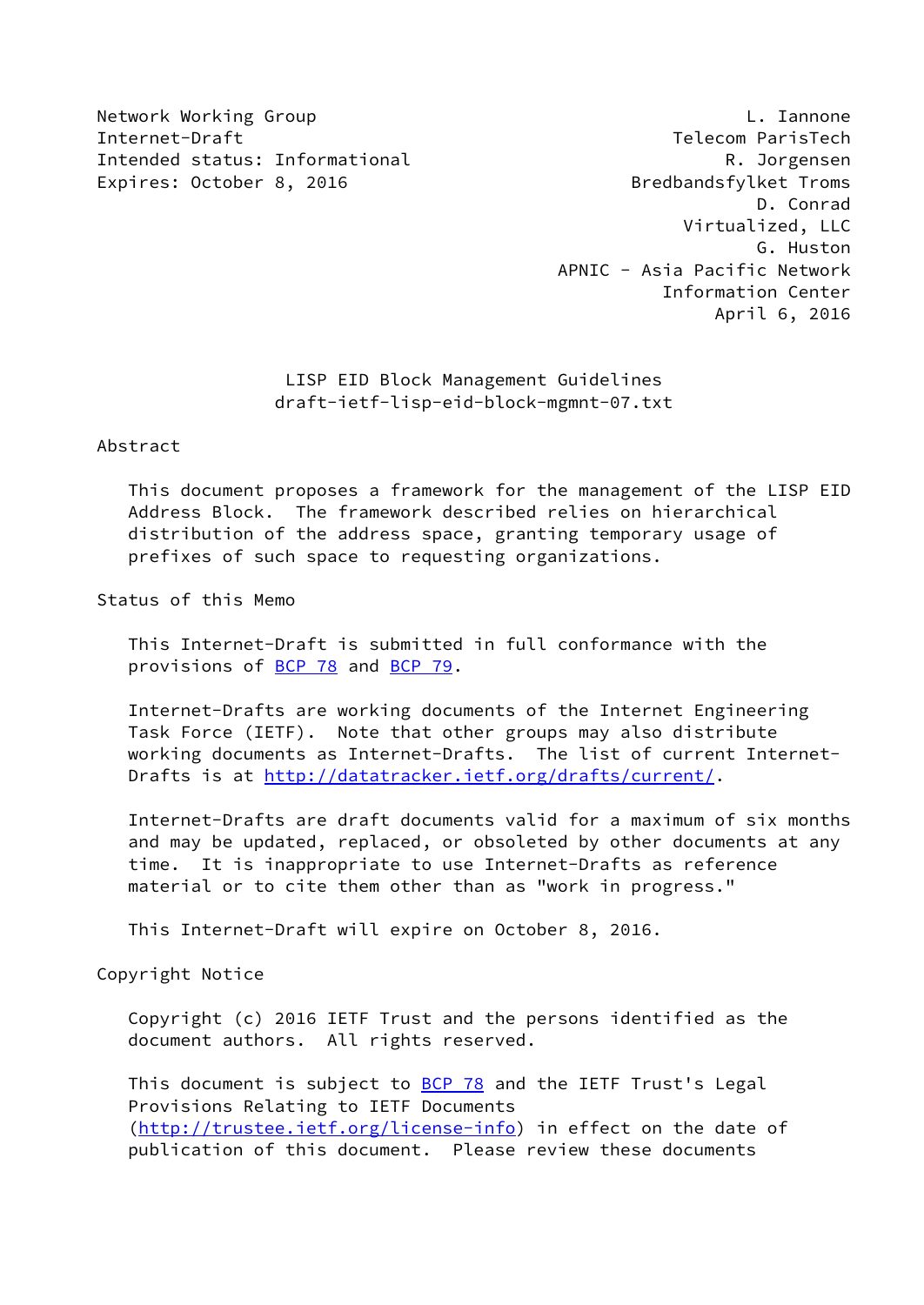| Internet-Draft | LISP EID Block Management | April 2016 |
|----------------|---------------------------|------------|
|----------------|---------------------------|------------|

 carefully, as they describe your rights and restrictions with respect to this document. Code Components extracted from this document must include Simplified BSD License text as described in Section 4.e of the Trust Legal Provisions and are provided without warranty as described in the Simplified BSD License.

Table of Contents

|    | Requirements Notation $\ldots$ 3                     |  |
|----|------------------------------------------------------|--|
| 2. |                                                      |  |
| 3. |                                                      |  |
| 4. | EID Prefix Registration Policy 3                     |  |
| 5. | EID Prefixes Registration Requirements $\frac{4}{5}$ |  |
| 6. | EID Prefix Request Template 5                        |  |
| 7. |                                                      |  |
| 8. |                                                      |  |
| 9. |                                                      |  |
|    | 10. Procedures to be followed by RIPE NCC 8          |  |
|    |                                                      |  |
|    |                                                      |  |
|    | 12.1. Normative References 9                         |  |
|    | 12.2. Informative References 9                       |  |
|    | Appendix A. Document Change Log 10                   |  |
|    |                                                      |  |
|    |                                                      |  |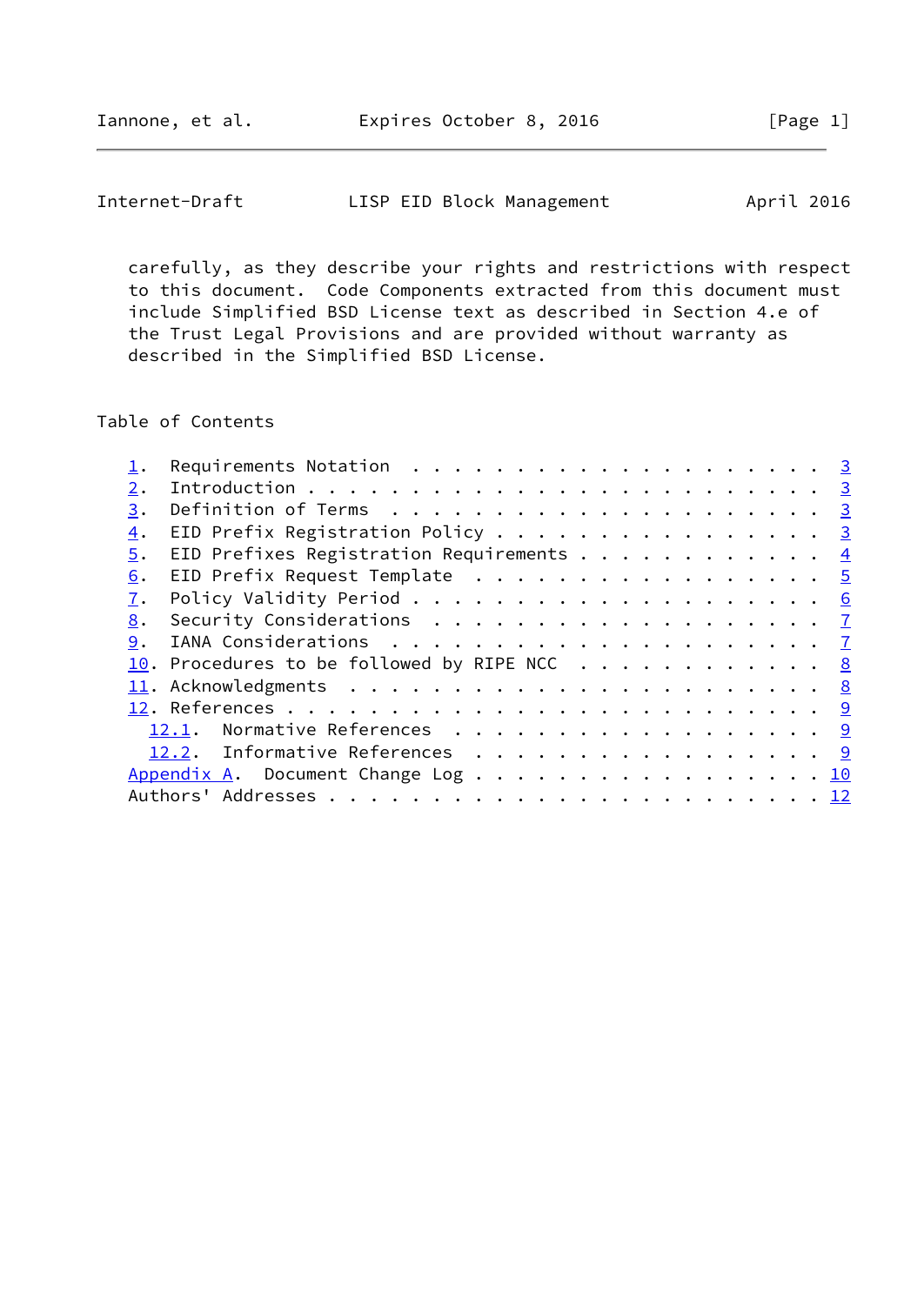Iannone, et al. **Expires October 8, 2016** [Page 2]

<span id="page-2-1"></span>Internet-Draft LISP EID Block Management April 2016

<span id="page-2-0"></span>[1](#page-2-0). Requirements Notation

 The key words "MUST", "MUST NOT", "REQUIRED", "SHALL", "SHALL NOT", "SHOULD", "SHOULD NOT", "RECOMMENDED", "MAY", and "OPTIONAL" in this document are to be interpreted as described in [\[RFC2119](https://datatracker.ietf.org/doc/pdf/rfc2119)].

## <span id="page-2-2"></span>[2](#page-2-2). Introduction

The Locator/ID Separation Protocol (LISP - [[RFC6830\]](https://datatracker.ietf.org/doc/pdf/rfc6830)) and related mechanisms ([\[RFC6831](https://datatracker.ietf.org/doc/pdf/rfc6831)], [\[RFC6832](https://datatracker.ietf.org/doc/pdf/rfc6832)], [[RFC6833](https://datatracker.ietf.org/doc/pdf/rfc6833)], [\[RFC6834](https://datatracker.ietf.org/doc/pdf/rfc6834)], [\[RFC6835](https://datatracker.ietf.org/doc/pdf/rfc6835)], [\[RFC6836](https://datatracker.ietf.org/doc/pdf/rfc6836)], [[RFC6837\]](https://datatracker.ietf.org/doc/pdf/rfc6837)) separate the IP addressing space into two logical spaces, the End-point IDentifier (EID) space and the Routing LOCator (RLOC) space. The first space is used to identify communication end-points, while the second is used to locate EIDs in the Internet routing infrastructure topology.

The document [\[I-D.ietf-lisp-eid-block](#page-9-4)] requested an IPv6 address block reservation exclusively for use as EID prefixes in the LISP experiment. The rationale, intent, size, and usage of the EID address block are described in [\[I-D.ietf-lisp-eid-block](#page-9-4)].

 This document proposes a management framework for the registration of EID prefixes from that block, allowing the requesting organization exclusive use of those EID prefixes limited to the duration of the LISP experiment.

<span id="page-2-3"></span>[3](#page-2-3). Definition of Terms

 This document does not introduce any new terms related to the set of LISP Specifications ([\[RFC6830](https://datatracker.ietf.org/doc/pdf/rfc6830)], [\[RFC6831](https://datatracker.ietf.org/doc/pdf/rfc6831)], [[RFC6832\]](https://datatracker.ietf.org/doc/pdf/rfc6832), [[RFC6833](https://datatracker.ietf.org/doc/pdf/rfc6833)], [\[RFC6834](https://datatracker.ietf.org/doc/pdf/rfc6834)], [[RFC6835\]](https://datatracker.ietf.org/doc/pdf/rfc6835), [[RFC6836](https://datatracker.ietf.org/doc/pdf/rfc6836)], [\[RFC6837](https://datatracker.ietf.org/doc/pdf/rfc6837)]), but assumes that the reader is familiar with the LISP terminology. [\[I-D.ietf-lisp-introduction\]](#page-9-5) provides an introduction to the LISP technology, including its terminology. .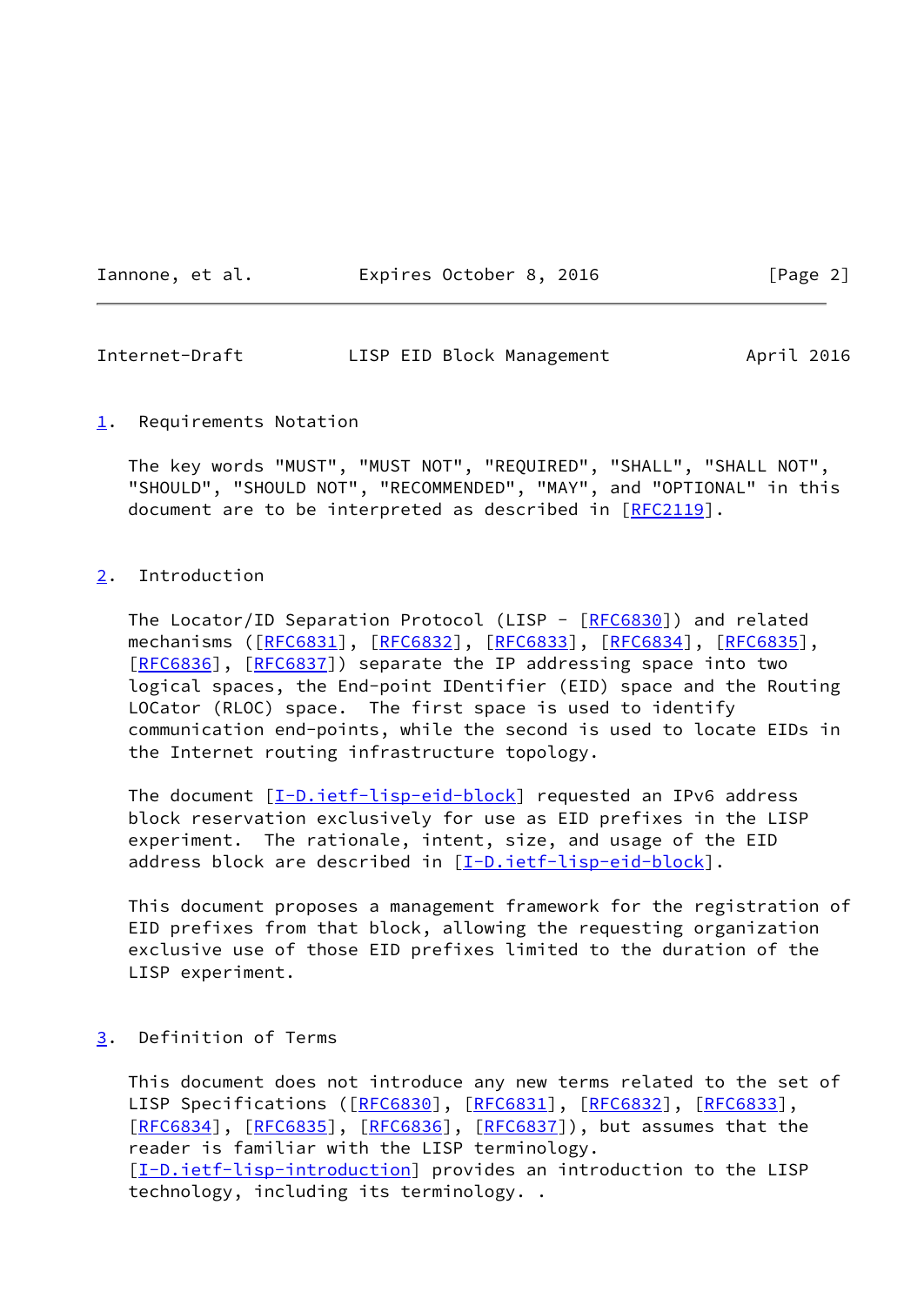<span id="page-3-0"></span>[4](#page-3-0). EID Prefix Registration Policy

 The request for registration of EID prefixes MUST be done under the following policies:

 1. EID prefixes are made available in the reserved space on a temporary basis and for experimental uses. The requester of an experimental prefix MUST provide a short description of the intended use or experiment that will be carried out (see [Section 6\)](#page-4-0). If the prefix will be used for activities not

| Iannone, et al. | Expires October 8, 2016 | [Page 3] |
|-----------------|-------------------------|----------|
|-----------------|-------------------------|----------|

<span id="page-3-2"></span>

| Internet-Draft |  | LISP EID Block Management | April 2016 |
|----------------|--|---------------------------|------------|
|                |  |                           |            |

 documented in the original description, the renewal of the registration may be denied.

- 2. EID prefix registrations MUST be renewed on a regular basis to ensure their use by active participants in the experiment. The registration period is 12 months. A renewal SHOULD NOT cause a change in the EID prefix registered in the previous request. The conditions of registration renewal are the same as the conditions of first EID prefix registration request.
- 3. It is preferable not to reuse EID prefixes whose registration is expired. When an EID prefix registration is removed from the registry, then the reuse of the EID prefix in a subsequent registration on behalf of a different end user should be avoided where possible. If the considerations of overall usage of the EID block prefix requires reuse of a previously registered EID prefix, then a minimum delay of at least one week between removal and subsequent registration SHOULD be applied by the registry operator.
- 4. All registrations of EID prefixes cease at the time of the expiration of the reserved experimental LISP EID Block. The further disposition of these prefixes and the associated registry entries is to be specified in the announcement of the cessation of this experiment.
- <span id="page-3-1"></span>[5](#page-3-1). EID Prefixes Registration Requirements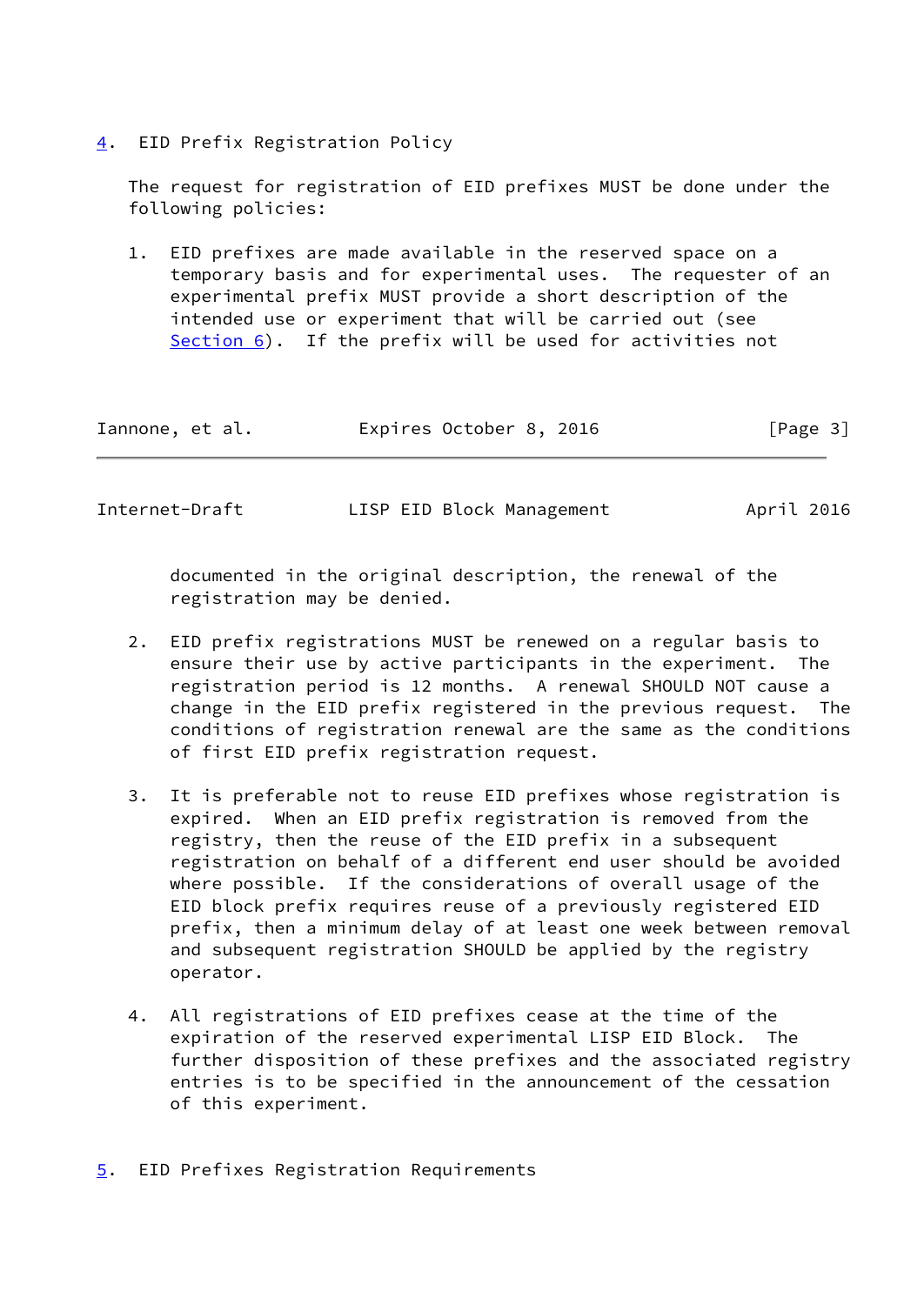All EID prefix registrations MUST respect the following requirements:

- 1. All EID prefix registrations MUST use a globally unique EID prefix.
- 2. The EID Prefix registration information, as specified in [Section 6,](#page-4-0) MUST be collected upon initial registration and renewal, and made publicly available through interfaces allowing both retrieval of specific registration details (search) and enumeration of the entire registry contents (e.g., [\[RFC7481](https://datatracker.ietf.org/doc/pdf/rfc7481)], WHOIS, HTTP, or similar access methods).
- 3. The registry operator MUST permit the delegation of EID prefixes in the reverse DNS space to holders of registered EID prefixes.
- 4. Anyone can obtain an entry in the EID prefix registry, on the understanding that the prefix so registered is for the exclusive use in the LISP experimental network, and that their registration details (as specified in [Section 6](#page-4-0)) are openly published in the

| Iannone, et al. | Expires October 8, 2016 | [Page 4] |
|-----------------|-------------------------|----------|
|-----------------|-------------------------|----------|

<span id="page-4-1"></span>

| Internet-Draft | LISP EID Block Management | April 2016 |  |
|----------------|---------------------------|------------|--|
|                |                           |            |  |

EID prefix registry.

<span id="page-4-0"></span>[6](#page-4-0). EID Prefix Request Template

 The following is a basic request template for prefix registration so to ensure a uniform process. Such a template is inspired by the IANA Private Enterprise Number online request form [\(http://pen.iana.org/pen/PenApplication.page](http://pen.iana.org/pen/PenApplication.page)).

 Note that all details in this registration become part of the registry and will be published in the LISP EID Prefix Registry.

The EID Prefix Request template MUST at minimum contain:

- 1. Organization (In the case of individuals requesting an EID prefix this section can be left empty)
	- (a) Organization Name
	- (b) Organization Address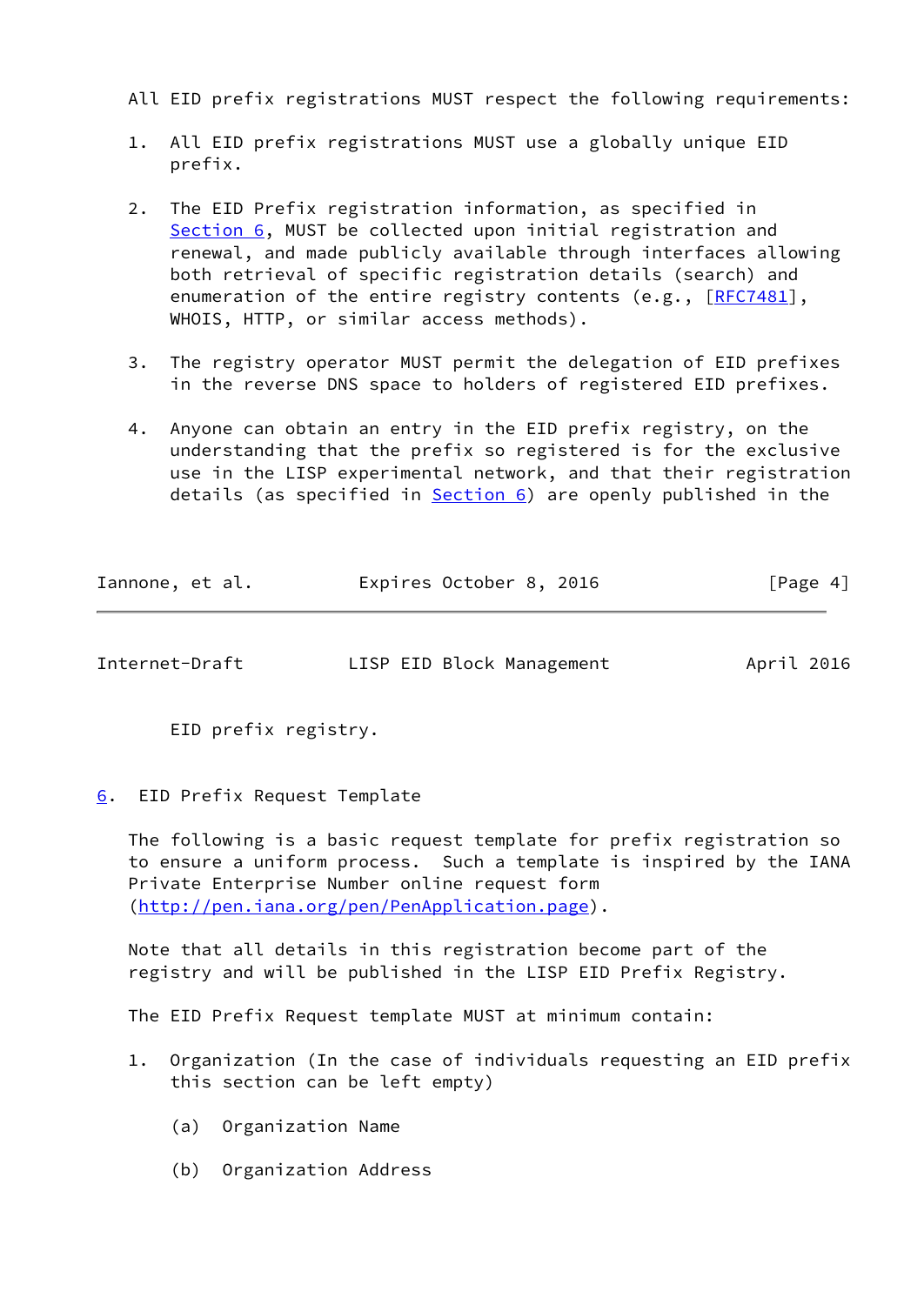- (c) Organization Phone
- (d) Organization WebSite
- 2. Contact Person (Mandatory)
	- (a) Name
	- (b) Address
	- (c) Phone
	- (d) Fax (optional)
	- (e) Email
- 3. EID Prefix Request (Mandatory)
	- (a) Prefix Size
		- + Expressed as an address prefix length.

| Iannone, et al. |  | Expires October 8, 2016 |  | [Page 5] |  |
|-----------------|--|-------------------------|--|----------|--|
|                 |  |                         |  |          |  |

<span id="page-5-0"></span>

| Internet-Draft | LISP EID Block Management | April 2016 |
|----------------|---------------------------|------------|
|----------------|---------------------------|------------|

- (b) Prefix Size Rationale
- (c) Lease Period
	- + Note Well: All EID Prefix registrations will be valid until the earlier date of 12 months from the date of registration or MMMM/YYYY3.
	- + All registrations may be renewed by the applicant for further 12 month periods, ending on MMMM/YYYY3.
	- + According to the 3+3 year experimentation plan, defined in [\[I-D.ietf-lisp-eid-block](#page-9-4)], all registrations MUST end by MMMM/YYYY3, unless the IETF community decides to grant a permanent LISP EID address block. In the latter case,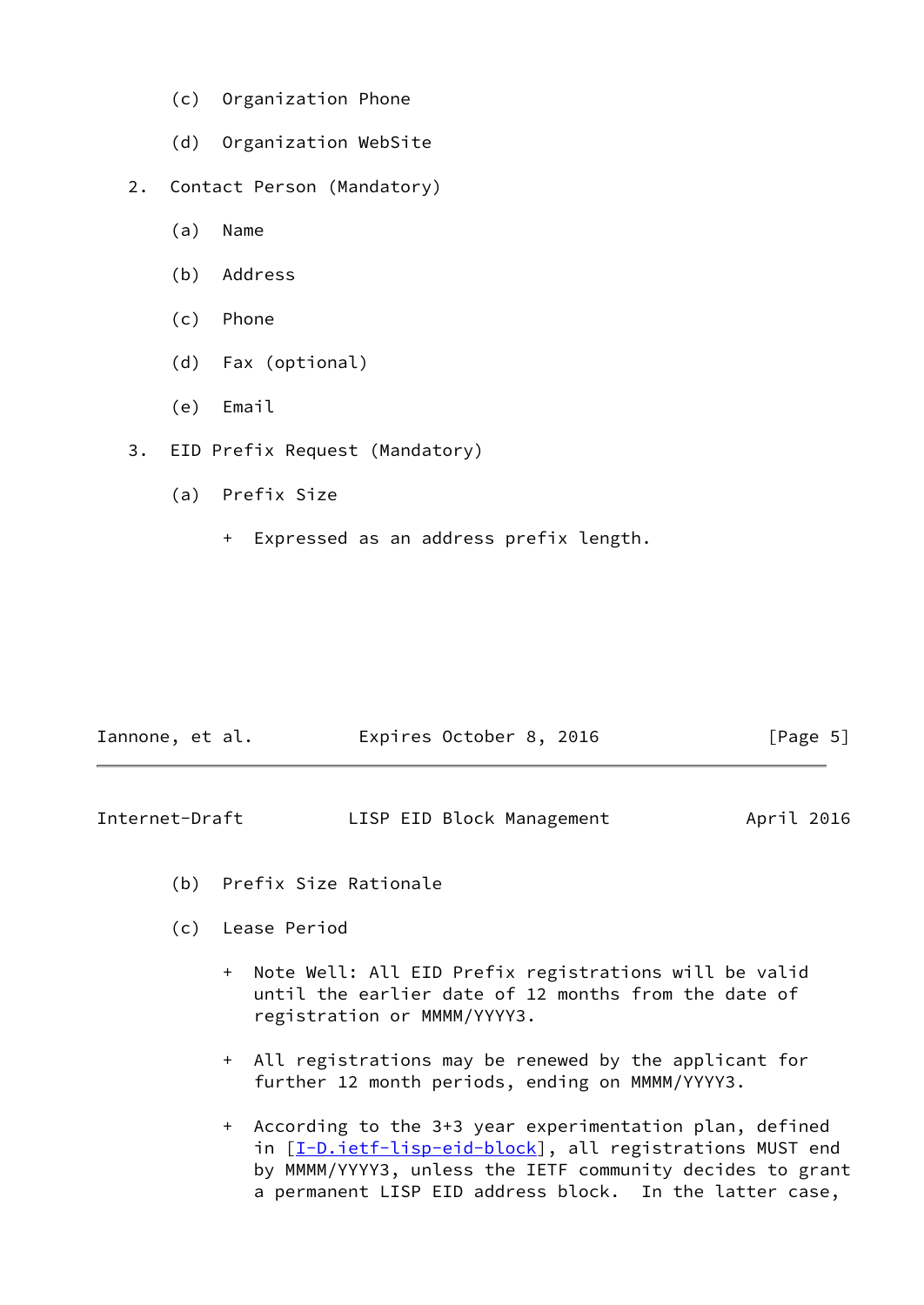registrations following the present document policy MUST end by MMMM/YYYY6 and a new policy (to be decided - see [Section 7\)](#page-6-0) will apply afterwards.

- 4. Experiment Description
	- (a) Experiment and Deployment Description
	- (b) Interoperability with existing LISP deployments
	- (c) Interoperability with Legacy Internet
- 5. Reverse DNS Servers (Optional)
	- (a) Name server name:
	- (b) Name server address:
	- (c) Name server name:
	- (d) Name server address:

(Repeat if necessary)

<span id="page-6-0"></span>[7](#page-6-0). Policy Validity Period

 Policy outlined in the present document is tied to the existence of the experimental LISP EID block requested in [\[I-D.ietf-lisp-eid-block](#page-9-4)] and valid until MMMM/YYYY3.

 If the IETF decides to transform the block in a permanent allocation, the LISP EID block reserved usage period will be extended for three

| Iannone, et al. | Expires October 8, 2016 | [Page 6] |
|-----------------|-------------------------|----------|
|-----------------|-------------------------|----------|

<span id="page-6-1"></span>Internet-Draft LISP EID Block Management April 2016

 years (until MMMM/YYYY6) so as to give time to the IETF to define, following the policies outlined in [[RFC5226\]](https://datatracker.ietf.org/doc/pdf/rfc5226), the final size of the EID block and create a transition plan, while the policy in the present document will still apply.

Note that, as stated in  $[I-D.iett-ligp-eid-block]$ , the transition of the EID block into a permanent allocation has the potential to pose policy issues (as recognized in [\[RFC2860\], section](https://datatracker.ietf.org/doc/pdf/rfc2860#section-4.3) 4.3) and hence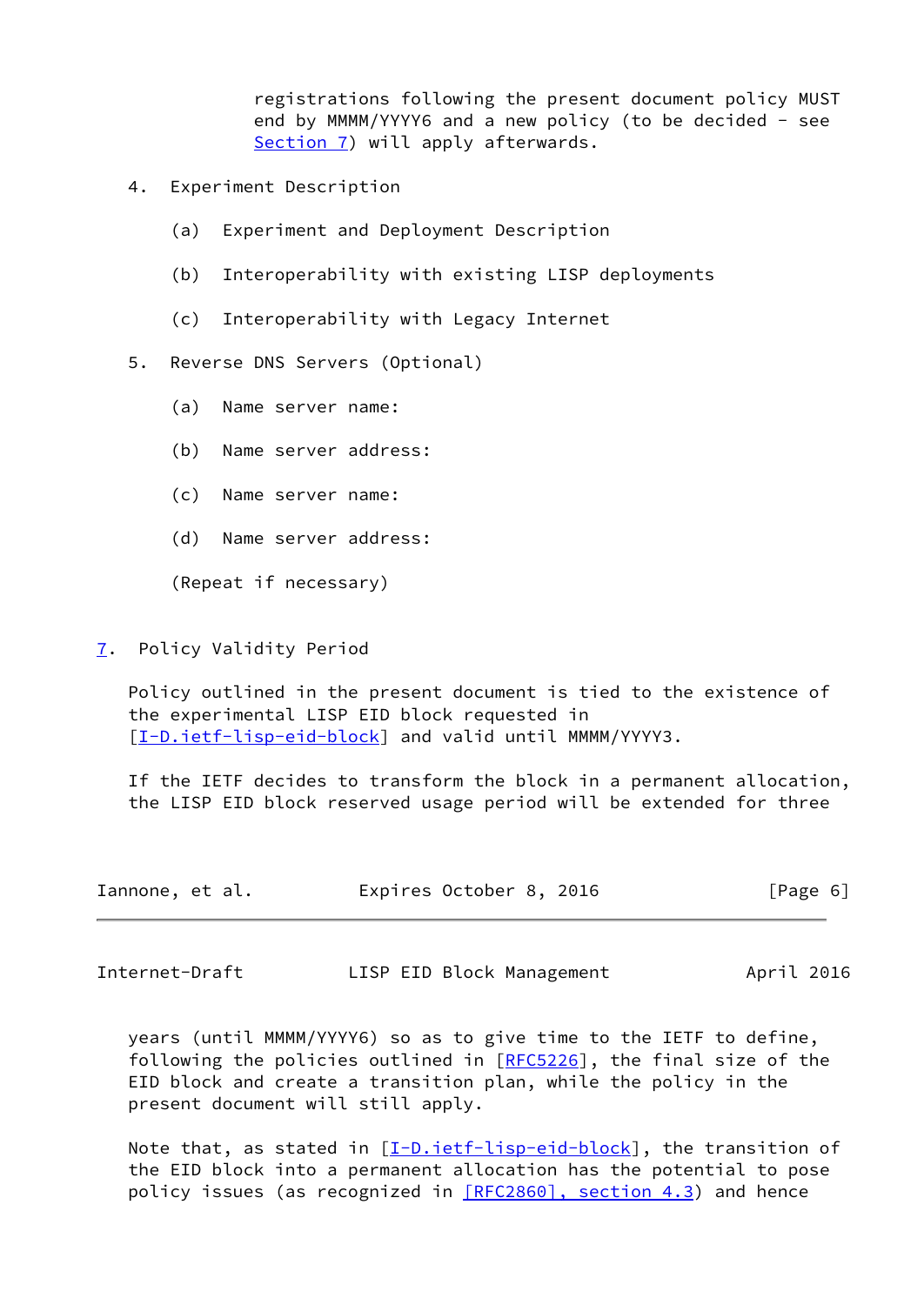discussion with the IANA, the RIR communities, and the IETF community will be necessary to determine appropriate policy for permanent EID prefix management, which will be effective after MMMM/YYYY6.

 [RFC Editor: please replace MMMM and all its occurrences in the document with the month of publication of [[I-D.ietf-lisp-eid-block](#page-9-4)] as RFC.]

 [RFC Editor: please replace YYYY0 and all its occurrences in the document with the year of publication of  $[I-D.iett-ligp-eid-block]$  as RFC.]

 [RFC Editor: please replace YYYY3 and all its occurrences in the document with the year of publication of  $[I-D.iett-ligp-eid-block]$  as RFC plus 3 years, e.g., if published in 2016 then put 2019.]

 [RFC Editor: please replace YYYY6 and all its occurrences in the document with the year of publication of [\[I-D.ietf-lisp-eid-block](#page-9-4)] as RFC plus 6 years, e.g., if published in 2016 then put 2022.]

<span id="page-7-0"></span>[8](#page-7-0). Security Considerations

 This document does not introduce new security threats in the LISP architecture nor in the Legacy Internet architecture.

 For accountability reasons and in line with the security considerations in [[RFC7020](https://datatracker.ietf.org/doc/pdf/rfc7020)], each registration request MUST contain accurate information on the requesting entity (company, institution, individual, etc.) and valid and accurate contact information of a referral person (see [Section 6](#page-4-0)).

<span id="page-7-1"></span>[9](#page-7-1). IANA Considerations

 IANA allocated the following IPv6 address block for experimental use as LISP EID prefix [[I-D.ietf-lisp-eid-block\]](#page-9-4):

Iannone, et al. 
Expires October 8, 2016

[Page 7]

<span id="page-7-2"></span>

| Internet-Draft |  | LISP EID Block Management | April 2016 |  |
|----------------|--|---------------------------|------------|--|
|                |  |                           |            |  |

o Address Block: 2001:5::/32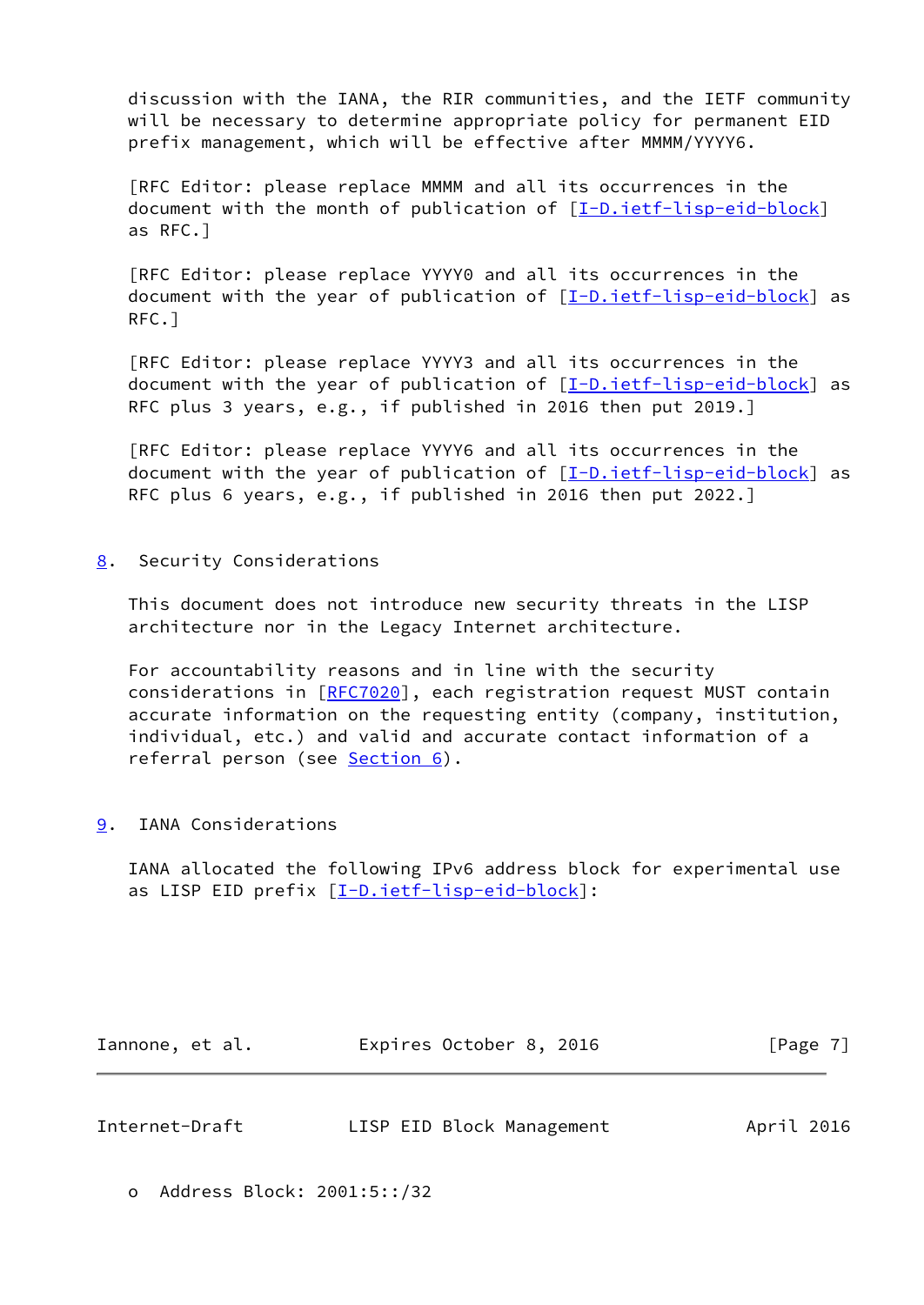- o Name: EID Space for LISP
- o RFC: [\[I-D.ietf-lisp-eid-block](#page-9-4)]

# o Further Details at: [http://www.iana.org/assignments/](http://www.iana.org/assignments/iana-ipv6-special-registry/iana-ipv6-special-registry.xhtml) [iana-ipv6-special-registry/iana-ipv6-special-registry.xhtml](http://www.iana.org/assignments/iana-ipv6-special-registry/iana-ipv6-special-registry.xhtml)

 In order to grant requesting organisations and individuals exclusive use of EID prefixes out of such reserved block (limited to the duration of the LISP experiment as outlined in  $Section 7$ ) there is an operational requirement for an EID registration service.

 Provided that the policies and requirements outlined in [Section 4](#page-3-0), [Section 5](#page-3-1), and [Section 6](#page-4-0) are respected, EID prefix registration is accorded based on a "First Come First Served" basis.

 There is no hard limit in the number of registrations an organization or individual can submit as long as information described in [Section 6](#page-4-0) is provided, in particular point 4: "Experiment Description".

For the duration defined in  $[I-D.ietf-lisp-eid-block]$  $[I-D.ietf-lisp-eid-block]$  RIPE NCC will manage the the LISP EID prefix as described herein. Therefore, this document has no IANA actions.

## <span id="page-8-0"></span>[10.](#page-8-0) Procedures to be followed by RIPE NCC

 RIPE NCC will provide the registration service following the EID Prefix Registration Policy ([Section 4\)](#page-3-0) and the EID Prefix Registration Requirements ([Section 5\)](#page-3-1) provided in this document. The request form provided by RIPE NCC will include at least the information from the template in **Section 6.** RIPE NCC will make publicly available all received requests. While this document does not suggests any minimum allocation size, RIPE NCC is allowed to introduce such minimum size for management purposes.

### <span id="page-8-1"></span>[11.](#page-8-1) Acknowledgments

 Thanks to A. Retana, J. Arko, P. Yee, A. de la Haye, A. Cima, A Pawlik, J. Curran, A. Severin, B. Haberman, T. Manderson, D. Lewis, D. Farinacci, M. Binderberger, D. Saucez, E. Lear, for their helpful comments.

The work of Luigi Iannone has been partially supported by the ANR-13-

Iannone, et al. Expires October 8, 2016 [Page 8]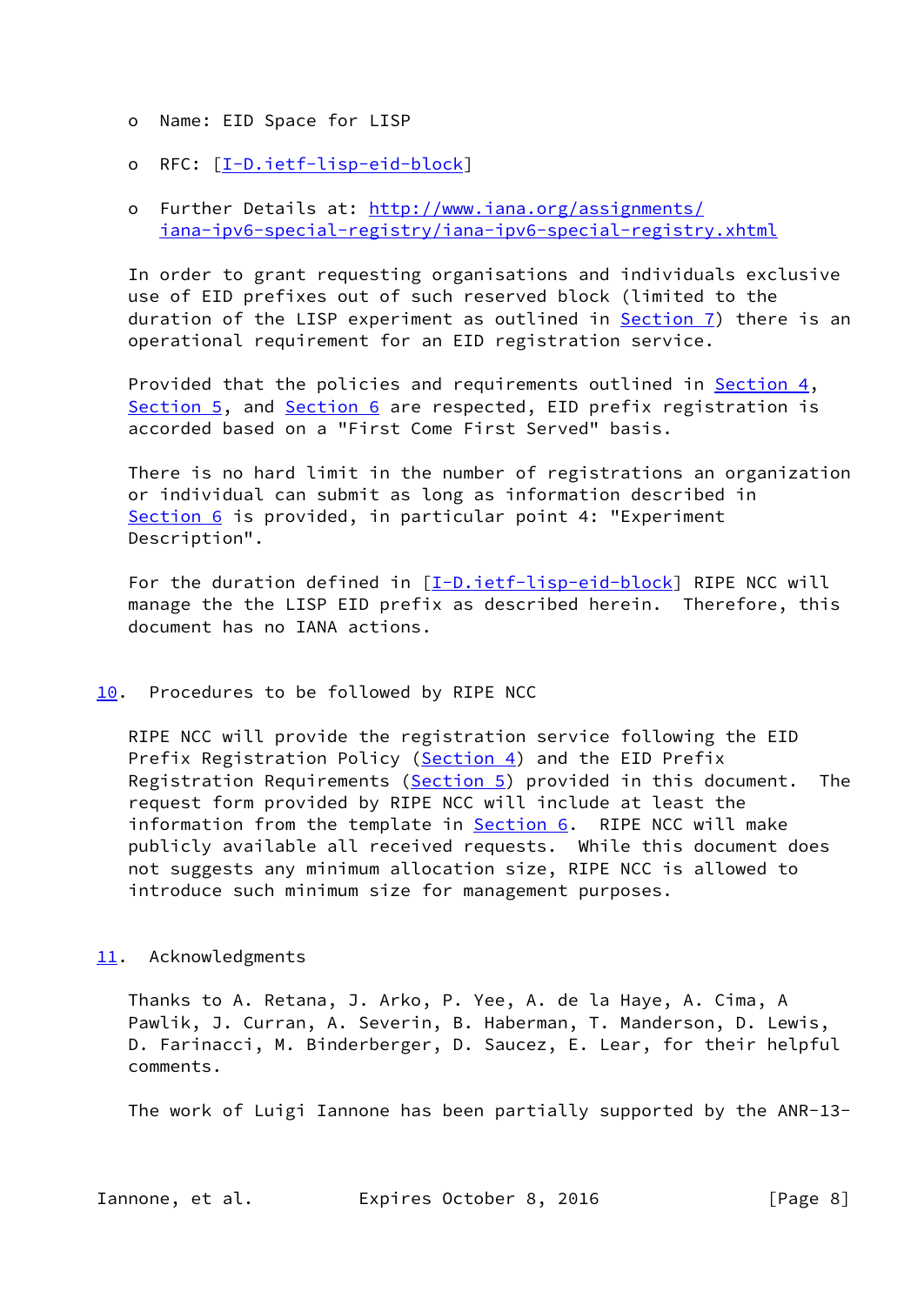<span id="page-9-1"></span>

 INFR-0009 LISP-Lab Project (www.lisp-lab.org) and the EIT KIC ICT- Labs SOFNETS Project.

#### <span id="page-9-0"></span>[12.](#page-9-0) References

<span id="page-9-2"></span>[12.1](#page-9-2). Normative References

- <span id="page-9-4"></span> [I-D.ietf-lisp-eid-block] Iannone, L., Lewis, D., Meyer, D., and V. Fuller, "LISP EID Block", [draft-ietf-lisp-eid-block-13](https://datatracker.ietf.org/doc/pdf/draft-ietf-lisp-eid-block-13) (work in progress), February 2016.
- [RFC2119] Bradner, S., "Key words for use in RFCs to Indicate Requirement Levels", [BCP 14](https://datatracker.ietf.org/doc/pdf/bcp14), [RFC 2119](https://datatracker.ietf.org/doc/pdf/rfc2119), DOI 10.17487/ [RFC2119](https://datatracker.ietf.org/doc/pdf/rfc2119), March 1997, <<http://www.rfc-editor.org/info/rfc2119>>.
- [RFC5226] Narten, T. and H. Alvestrand, "Guidelines for Writing an IANA Considerations Section in RFCs", [BCP 26](https://datatracker.ietf.org/doc/pdf/bcp26), [RFC 5226](https://datatracker.ietf.org/doc/pdf/rfc5226), DOI 10.17487/RFC5226, May 2008, <<http://www.rfc-editor.org/info/rfc5226>>.
- <span id="page-9-3"></span>[12.2](#page-9-3). Informative References

<span id="page-9-5"></span>[I-D.ietf-lisp-introduction]

 Cabellos-Aparicio, A. and D. Saucez, "An Architectural Introduction to the Locator/ID Separation Protocol (LISP)", [draft-ietf-lisp-introduction-13](https://datatracker.ietf.org/doc/pdf/draft-ietf-lisp-introduction-13) (work in progress), April 2015.

- [RFC2860] Carpenter, B., Baker, F., and M. Roberts, "Memorandum of Understanding Concerning the Technical Work of the Internet Assigned Numbers Authority", [RFC 2860](https://datatracker.ietf.org/doc/pdf/rfc2860), DOI 10.17487/RFC2860, June 2000, <<http://www.rfc-editor.org/info/rfc2860>>.
- [RFC6830] Farinacci, D., Fuller, V., Meyer, D., and D. Lewis, "The Locator/ID Separation Protocol (LISP)", [RFC 6830,](https://datatracker.ietf.org/doc/pdf/rfc6830) DOI 10.17487/RFC6830, January 2013, <<http://www.rfc-editor.org/info/rfc6830>>.
- [RFC6831] Farinacci, D., Meyer, D., Zwiebel, J., and S. Venaas, "The Locator/ID Separation Protocol (LISP) for Multicast Environments", [RFC 6831](https://datatracker.ietf.org/doc/pdf/rfc6831), DOI 10.17487/RFC6831, January 2013, [<http://www.rfc-editor.org/info/rfc6831](http://www.rfc-editor.org/info/rfc6831)>.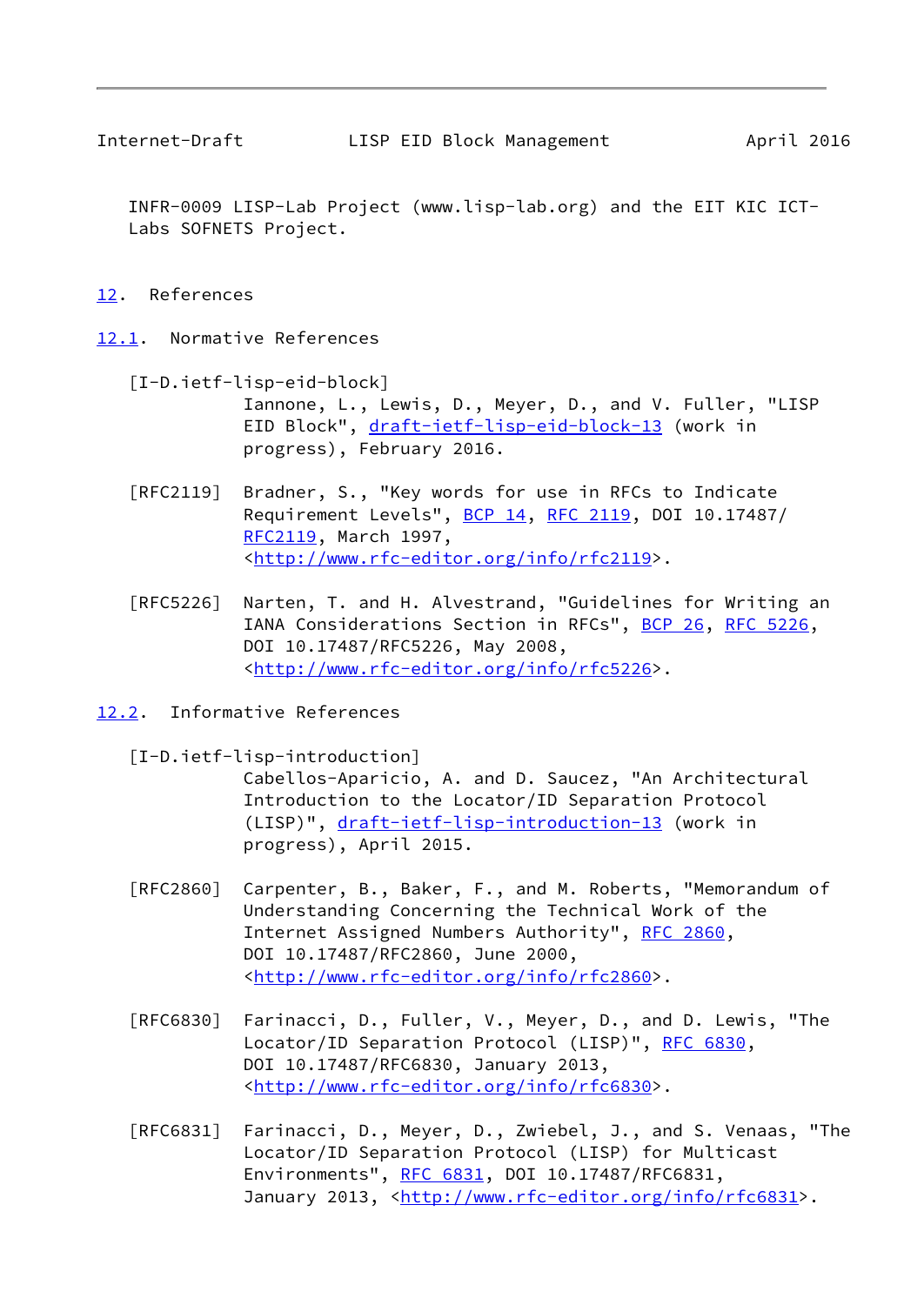[RFC6832] Lewis, D., Meyer, D., Farinacci, D., and V. Fuller,

| Iannone, et al. | Expires October 8, 2016 |  | [Page 9] |
|-----------------|-------------------------|--|----------|
|-----------------|-------------------------|--|----------|

<span id="page-10-0"></span>Internet-Draft LISP EID Block Management April 2016

 "Interworking between Locator/ID Separation Protocol (LISP) and Non-LISP Sites", [RFC 6832,](https://datatracker.ietf.org/doc/pdf/rfc6832) DOI 10.17487/ [RFC6832](https://datatracker.ietf.org/doc/pdf/rfc6832), January 2013, <<http://www.rfc-editor.org/info/rfc6832>>.

- [RFC6833] Fuller, V. and D. Farinacci, "Locator/ID Separation Protocol (LISP) Map-Server Interface", [RFC 6833](https://datatracker.ietf.org/doc/pdf/rfc6833), DOI 10.17487/RFC6833, January 2013, <<http://www.rfc-editor.org/info/rfc6833>>.
- [RFC6834] Iannone, L., Saucez, D., and O. Bonaventure, "Locator/ID Separation Protocol (LISP) Map-Versioning", [RFC 6834,](https://datatracker.ietf.org/doc/pdf/rfc6834) DOI 10.17487/RFC6834, January 2013, <<http://www.rfc-editor.org/info/rfc6834>>.
- [RFC6835] Farinacci, D. and D. Meyer, "The Locator/ID Separation Protocol Internet Groper (LIG)", [RFC 6835,](https://datatracker.ietf.org/doc/pdf/rfc6835) DOI 10.17487/ [RFC6835](https://datatracker.ietf.org/doc/pdf/rfc6835), January 2013, <<http://www.rfc-editor.org/info/rfc6835>>.
- [RFC6836] Fuller, V., Farinacci, D., Meyer, D., and D. Lewis, "Locator/ID Separation Protocol Alternative Logical Topology (LISP+ALT)", [RFC 6836](https://datatracker.ietf.org/doc/pdf/rfc6836), DOI 10.17487/RFC6836, January 2013, [<http://www.rfc-editor.org/info/rfc6836](http://www.rfc-editor.org/info/rfc6836)>.
- [RFC6837] Lear, E., "NERD: A Not-so-novel Endpoint ID (EID) to Routing Locator (RLOC) Database", [RFC 6837](https://datatracker.ietf.org/doc/pdf/rfc6837), DOI 10.17487/ [RFC6837](https://datatracker.ietf.org/doc/pdf/rfc6837), January 2013, <<http://www.rfc-editor.org/info/rfc6837>>.
- [RFC7020] Housley, R., Curran, J., Huston, G., and D. Conrad, "The Internet Numbers Registry System", [RFC 7020](https://datatracker.ietf.org/doc/pdf/rfc7020), DOI 10.17487/ [RFC7020](https://datatracker.ietf.org/doc/pdf/rfc7020), August 2013, <<http://www.rfc-editor.org/info/rfc7020>>.
- [RFC7481] Hollenbeck, S. and N. Kong, "Security Services for the Registration Data Access Protocol (RDAP)", [RFC 7481](https://datatracker.ietf.org/doc/pdf/rfc7481), DOI 10.17487/RFC7481, March 2015, <<http://www.rfc-editor.org/info/rfc7481>>.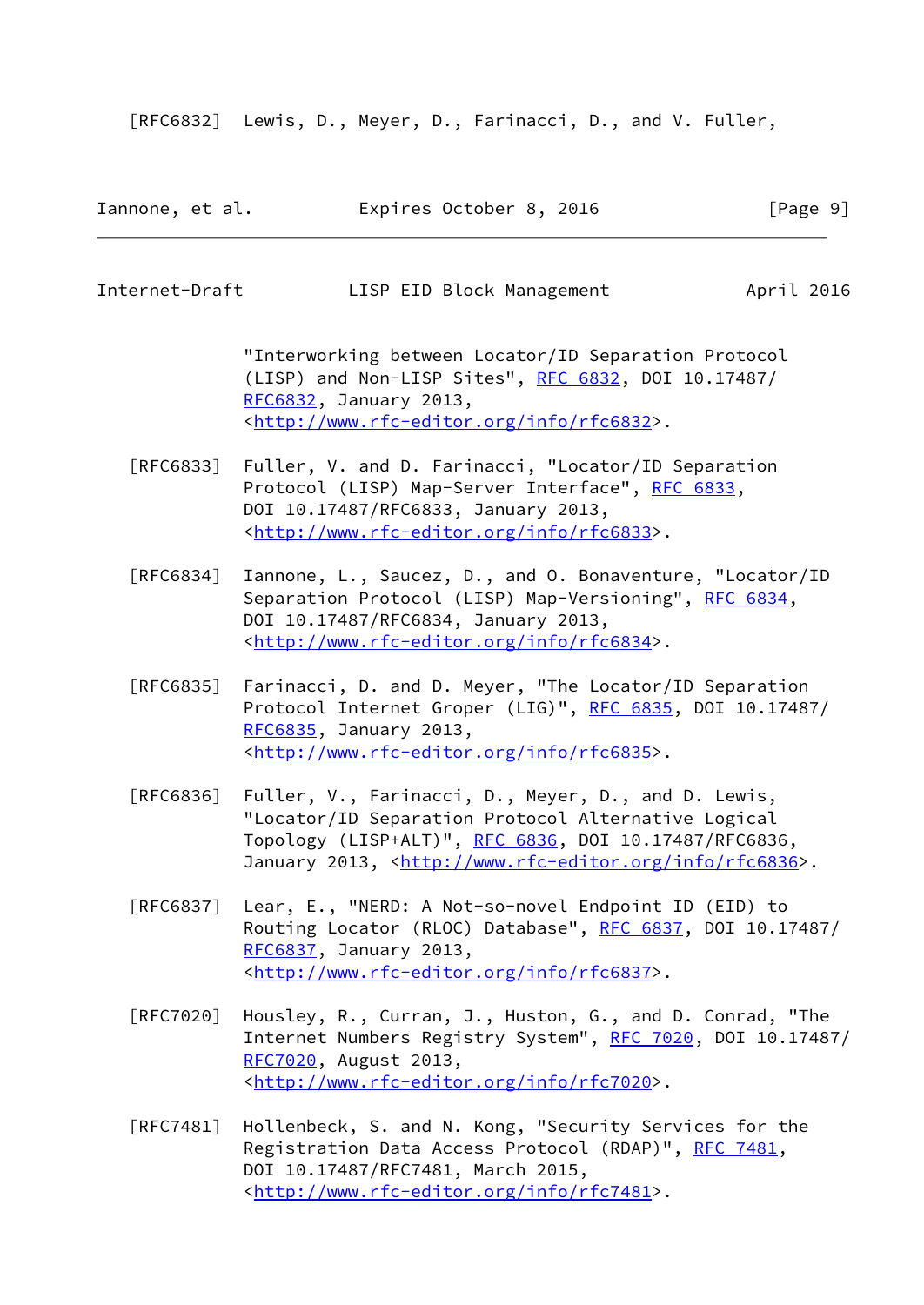<span id="page-11-0"></span>[Appendix A.](#page-11-0) Document Change Log

Version 07 Posted April 2016.

o Addressed editorial issues raised in Gen-Art review by Peter Yee.

| Iannone, et al. | Expires October 8, 2016 | [Page 10] |
|-----------------|-------------------------|-----------|
|-----------------|-------------------------|-----------|

Internet-Draft LISP EID Block Management April 2016

- o Removed "Definition of Terms" section as suggested by Peter Yee in the Gen-Art review.
- o Section "IANA Considerations" has been re-written to fix issue raised by IESG, IANA, and P. Yee.
- o Deleted bullet allowing multiple operators in the requirements section. Due to the limited duration of the experiment one single registration operator (RIPE) is sufficient.
- o Modified the dates, introducing variables, so to allow RFC Editor to easily update dates by publication as RFC.

Version 06 Posted August 2015.

o Fixed Authors addresses and typo in [section 10.](#page-8-0)

Version 05 Posted July 2015.

 o Added explicit text about RIPE NCC providing the registration service during the temporary experiment.

Version 04 Posted December 2014.

 o Added two clarification sentences to address the comments of E. Lear and D. Saucez during WG LC.

Version 03 Posted October 2014.

 o Re-worded the document so to avoid confusion on "allocation" and "assignement". The document now reffers to "registration". As for comments by G. Huston and M. Binderberger.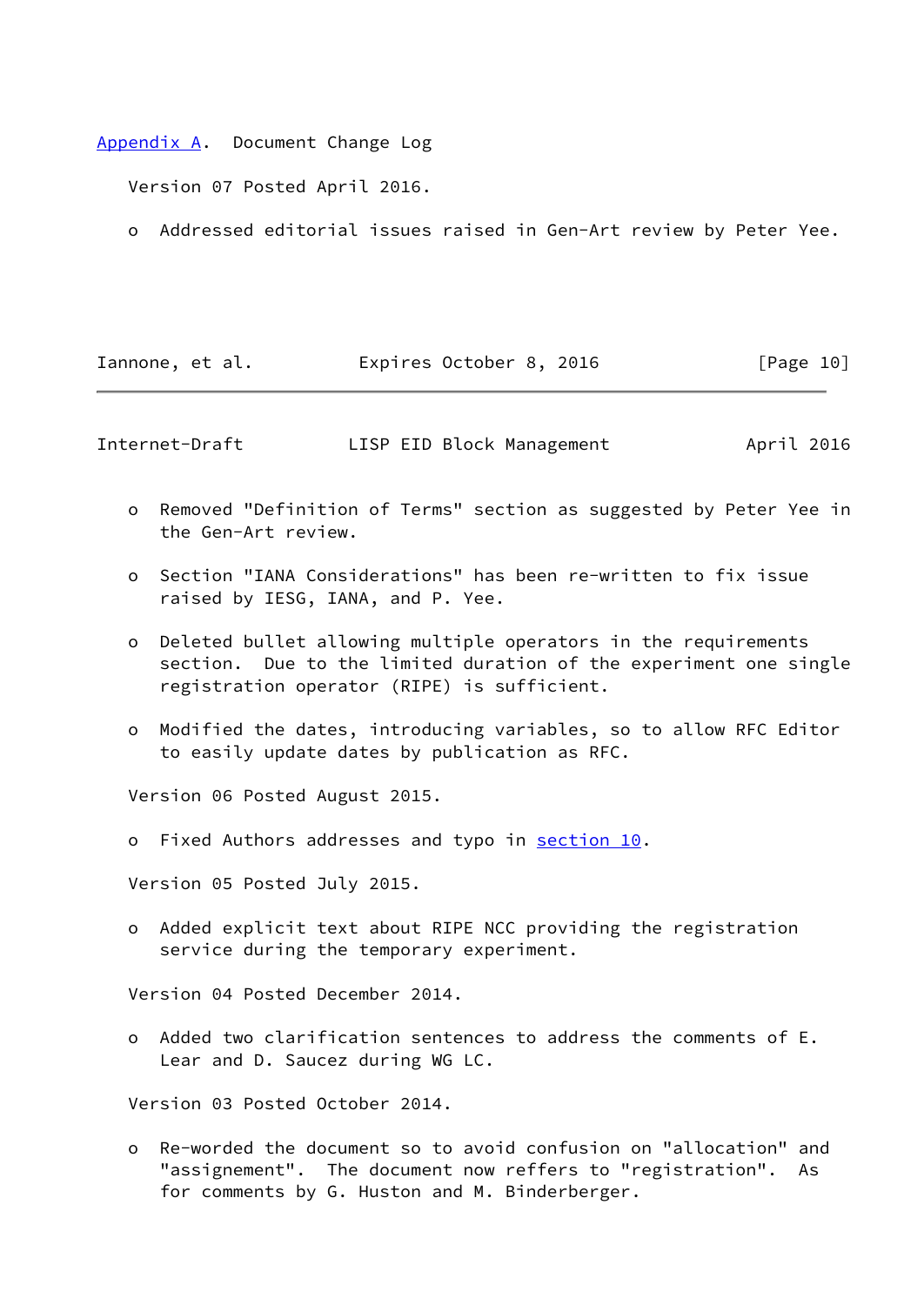Version 02 Posted July 2014.

- o Deleted the trailing paragraph of **Section 4**, as for discussion in the mailing list.
- o Deleted the fees policy as of suggestion of G. Huston and discussion during 89th IETF.
- o Re-phrased the availability of the registration information requirement avoiding putting specific numbers (previously requiring 99% up time), as of suggestion of G. Huston and discussion during 89th IETF.

Version 01 Posted February 2014.

| Iannone, et al. | Expires October 8, 2016 | [Page 11] |
|-----------------|-------------------------|-----------|
|-----------------|-------------------------|-----------|

<span id="page-12-0"></span>

| Internet-Draft |  | LISP EID Block Management | April 2016 |
|----------------|--|---------------------------|------------|
|                |  |                           |            |

- o Dropped the reverse DNS requirement as for discussion during the 88th IETF meeting.
- o Dropped the minimum allocation requirement as for discussion during the 88th IETF meeting.
- o Changed [Section 7](#page-6-0) from "General Consideration" to "Policy Validity Period", according to J. Curran feedback. The purpose of the section is just to clearly state the period during which the policy applies.

Version 00 Posted December 2013.

o Rename of [draft-iannone-lisp-eid-block-mgmnt-03.txt](https://datatracker.ietf.org/doc/pdf/draft-iannone-lisp-eid-block-mgmnt-03.txt).

Authors' Addresses

 Luigi Iannone Telecom ParisTech France

Email: ggx@gigix.net